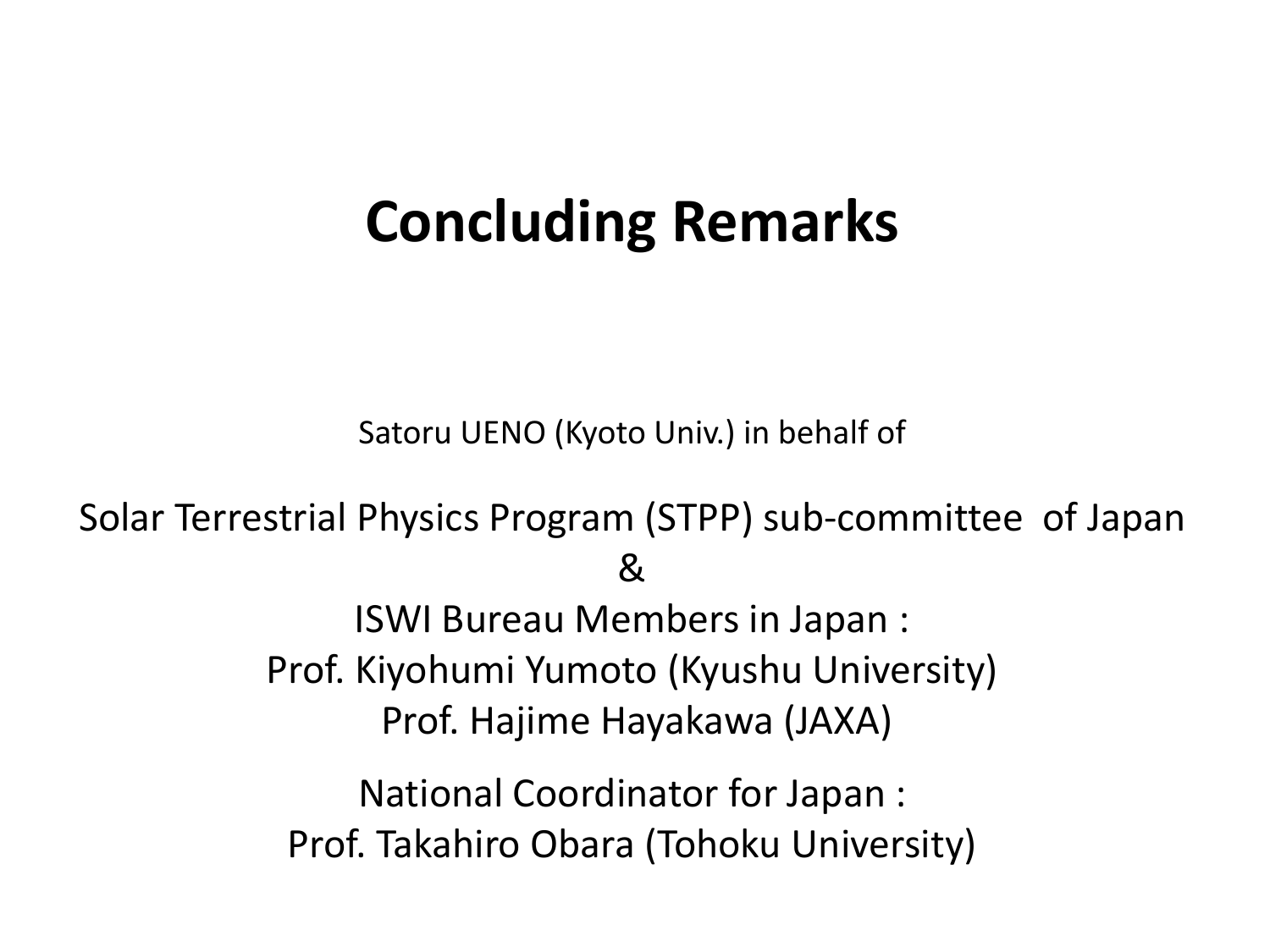## **Summary of Japanese activities of this three years (ISWI period)**

During the ISWI period, Japanese STP community has focused on the following three point:

- 1. Deploying new and existing instrument-arrays
- 2. Data coordination (Construction of database systems)
- 3. Contribution to the progress of basic space science (Capacity Building: Education, Training and Public outreach)

Concretely, Japanese community has contributed to mainly the following points :

- \* Actively expanding instrument programs
	- MAGDAS (Magnetic Data Acquisition System)
		- Installation of new magnetometer at about 17 sites
	- CHAIN (Continuous H-alpha Imaging Network)
		- A Flare Monitoring Telescope (FMT) was installed in Peru,
		- Supporting installation of two new FMTs in Algeria and Saudi Arabia
	- GMDN (Global Muon Detector Network)

Improved detectors of 3 sites (Brazil, Kuwait, Australia)

Installing one new detector in Mexico

- OMTIs (Optical Mesosphere Thermosphere Imagers)

 Installation of all-sky airglow imager and Fabry-Perot interferometer in Indonesia and Australia

 - SEALION (South-East Asia Low-Latitude Ionospheric Network) Operating the network of ionosondes, GPS receivers, GPS scintillation monitors, magnetometers, all-sky airglow imager and meteor radar.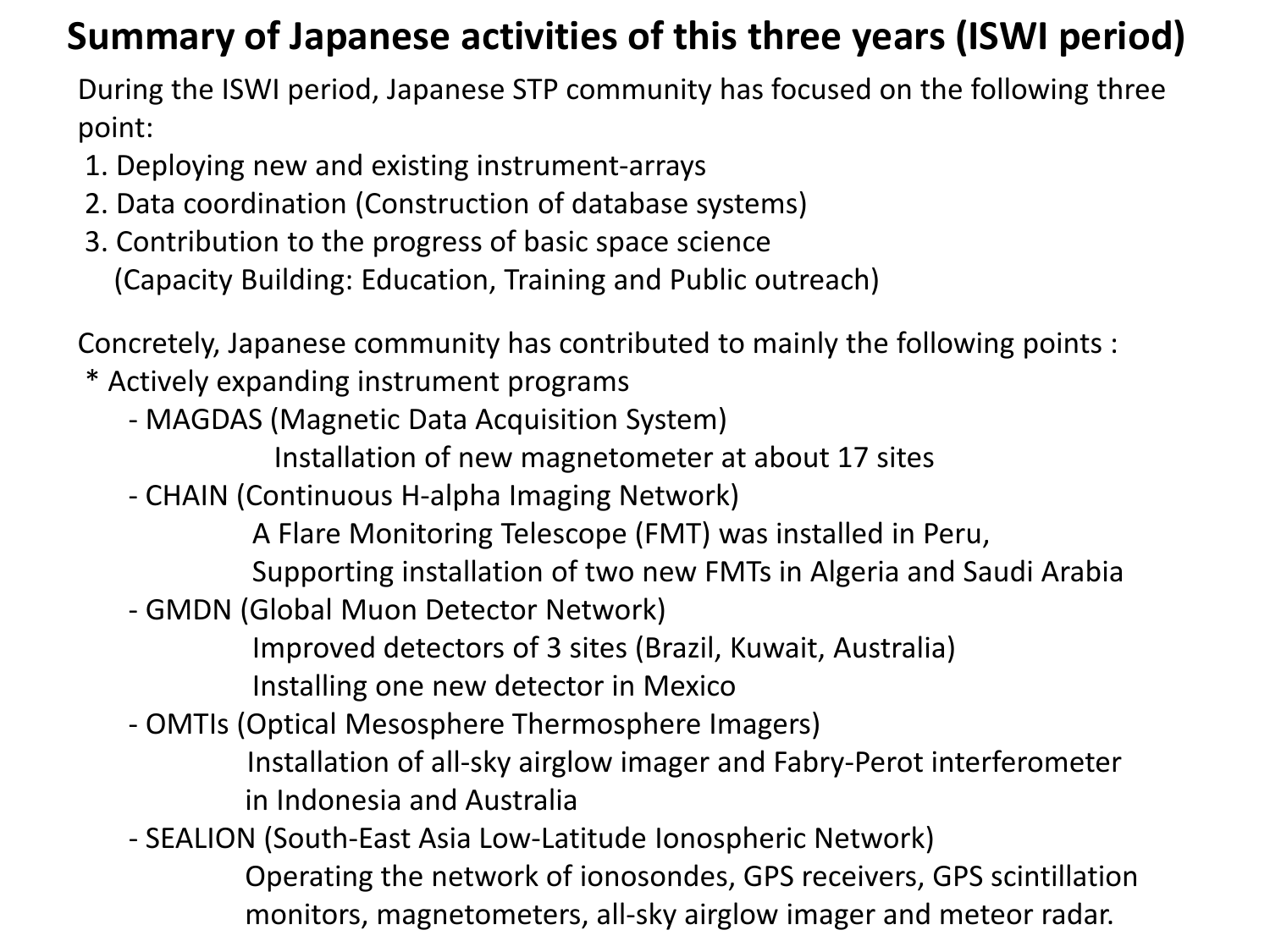\* Database systems

- On each web site of each instrument program STEL (Nagoya Univ), JAXA, WDC for Geomagnetism (Kyoto Univ), Kwasan and Hida Observatories (Kyoto Univ), SERC (Kyushu Univ), etc.
- Developing "Metadata database", "Searching system" and "Data analysis software" by Inter-university Upper atmosphere Global Observation NETwork (IUGONET) It covers almost ground-based observational data of Japanese instrument array
- \* Expanding space weather outreach activities Network of International Space Environment Services (ISES) of NICT => forecasts of flares, geomagnetic storms, and high-energy proton events every day
- \* Leading ISWI Newsletter Office and publishing news letters by SERC (Kyushu Univ)
- \* MAGDAS Session in ISWI symposium in 2010
- \* Organizing several scientific data analysis workshops
	- MAGDAS School (every year)
	- FMT Data Analysis Workshop (2010, 2011)
	- SEALION Symposium (2011)
- \* Convening special meetings
	- ISWI-Japan Kick-Off Meeting at *Kyushu Universit*y in March of 2010
	- Dedicated ISWI sessions during the international symposium of Japan Geoscience Union (JpGU) in 2010 – 2012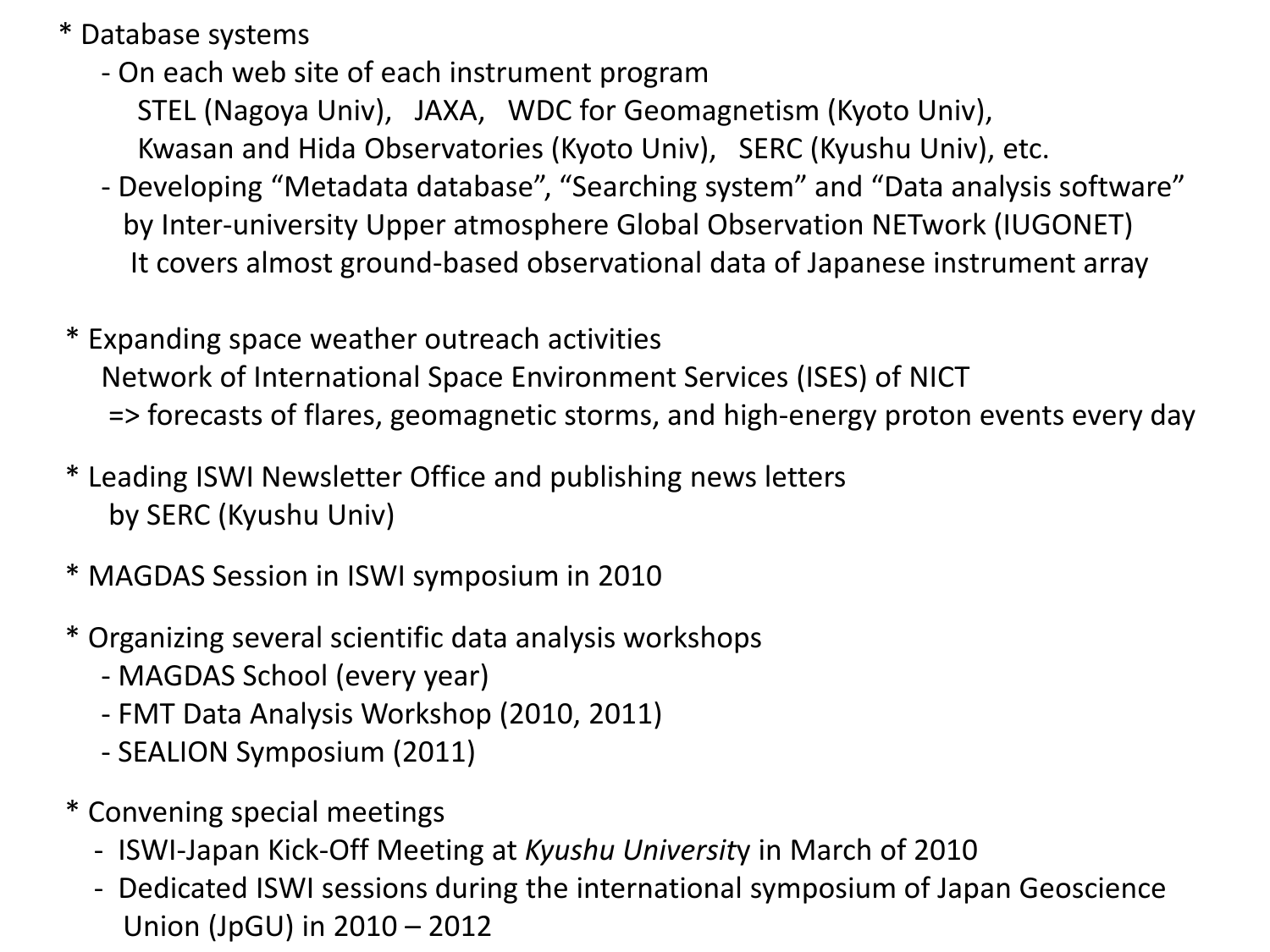## **In Future after ISWI period**

 In "Space Policy Committee" of the Japanese Government, "space environment monitoring" was taken up with "space debris" as an important item in Aug. 2012. The Japanese STP community continues carrying out activities to succeed the spirit of the ISWI program through mainly the following items, while taking a decided policy by United Nations and Japanese Ministry of Foreign Affairs into account.

- \* International Center for Space Weather Science and Education (ICSWSE)
- (1) Evolve internationally as the Center for Space Weather Science and Education consistent with the Abuja International Space Weather Initiative resolution (A/AC.105/1018: IV)
- (2) Creating the foundations of Space Weather Study, Geospace Science
- (3) growing into a network of centers, focusing on space weather around the world, dedicated to the advancement of space weather research and education
- (4) conducting overseas ISWI/MAGDAS Schools
- (5) implementing student exchanges
- (6) installing ground magnetometers (e.g.,MAGDAS) in "missing areas"
- (7) bringing students who want to space weather science to study at Japanese universities.
- \* Improving and Expanding 5 instrument arrays (MAGDAS, CHAIN, GMDN, OMTIs, SEALION)
- \* Promote international cooperative researches by using ISWI data and combining other data
- \* Continuing to publish ISWI newsletters
- \* ERG Satellite that will be launched in 2015
	- Prompt open and commonise of observed data for the whole world
	- Planning to hold international data analysis workshops and scientific meetings
	- World-widely receiving graduate students and employing researchers